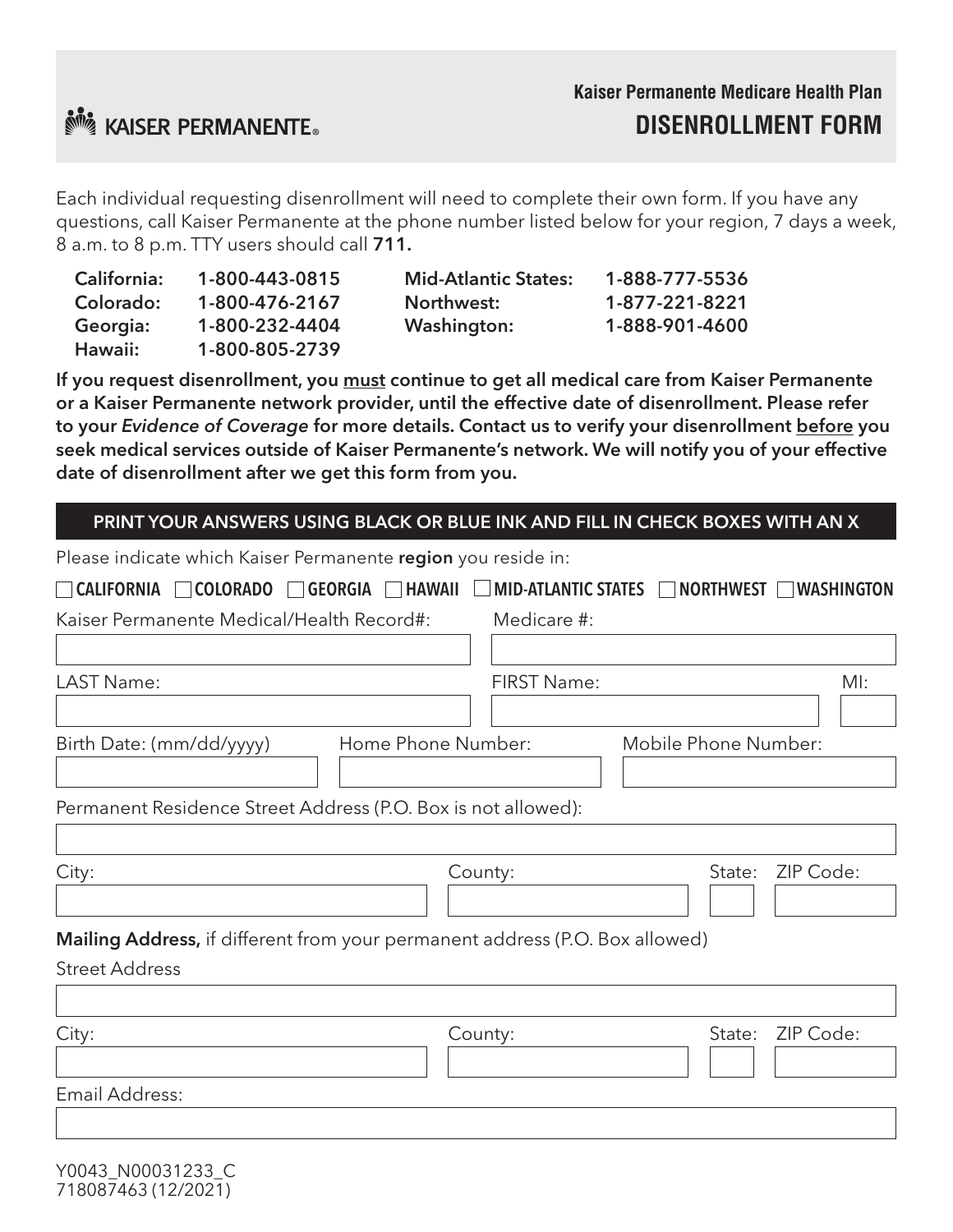Typically, you may disenroll from a Medicare Advantage plan only during the annual enrollment period from October 15 through December 7 of each year or during the Medicare Advantage Open Enrollment Period from January 1 through March 31 of each year. There are exceptions that may allow you to disenroll from a Medicare Advantage plan outside this period. If you have questions about the times you may disenroll from our Plan, call us at the number listed above.

# SELECT A DISENROLLMENT REASON BELOW

Please read the following statements carefully and check the box if the statement applies to you. By checking any of the following boxes you are certifying that, to the best of your knowledge, you are eligible for an Election Period.

| I recently had a change in my Medicaid (newly got Medicaid, had a change in level of<br>Medicaid assistance, or lost Medicaid) on (insert date)                                                                                                                                                                                                                     |  |  |
|---------------------------------------------------------------------------------------------------------------------------------------------------------------------------------------------------------------------------------------------------------------------------------------------------------------------------------------------------------------------|--|--|
| I recently had a change in my Extra Help paying for Medicare prescription drug coverage<br>(newly got Extra Help, had a change in the level of Extra Help, or lost Extra Help) on<br>(insert date)                                                                                                                                                                  |  |  |
| I have both Medicare and Medicaid (or my state helps pay for my Medicare premiums) or<br>I get Extra Help paying for Medicare prescription drug coverage, but I haven't had a change.                                                                                                                                                                               |  |  |
| I am moving into, live in, or recently moved out of a Long-Term Care Facility (for example,<br>a nursing home or long-term care facility). I moved/will move into/out of the facility on<br>(insert date)                                                                                                                                                           |  |  |
| I am joining a PACE program on (insert date)                                                                                                                                                                                                                                                                                                                        |  |  |
| I am joining employer or union coverage on (insert date)<br>. I am requesting<br>a disenrollment date of (insert date)<br>with the understanding that this must<br>be approved by CMS.                                                                                                                                                                              |  |  |
| I was enrolled in a plan by Medicare (or my state) and I want to choose a different plan. My<br>enrollment in that plan started on (insert date)                                                                                                                                                                                                                    |  |  |
| I have moved out of the Kaiser Permanente service area on (insert date)<br>with the understanding that this<br>I am requesting a disenrollment date of<br>must be approved by CMS.                                                                                                                                                                                  |  |  |
| I have joined another plan with creditable prescription drug coverage (coverage as good as<br>Medicare's) on (insert date)                                                                                                                                                                                                                                          |  |  |
| My employer group coverage has ended or will transfer to a new health care plan on<br>. I am requesting a disenrollment date of<br>(insert date)<br>with<br>the understanding that this must be approved by CMS.                                                                                                                                                    |  |  |
| $\Box$ I was affected by an emergency or major disaster (as declared by the Federal Emergency<br>Management Agency (FEMA) or by a Federal, state or local government entity). One of the<br>other statements here applied to me, but I was unable to make my disenrollment request<br>because of the disaster. Insert what emergency or major disaster and the date |  |  |
|                                                                                                                                                                                                                                                                                                                                                                     |  |  |
| Other - Please explain                                                                                                                                                                                                                                                                                                                                              |  |  |